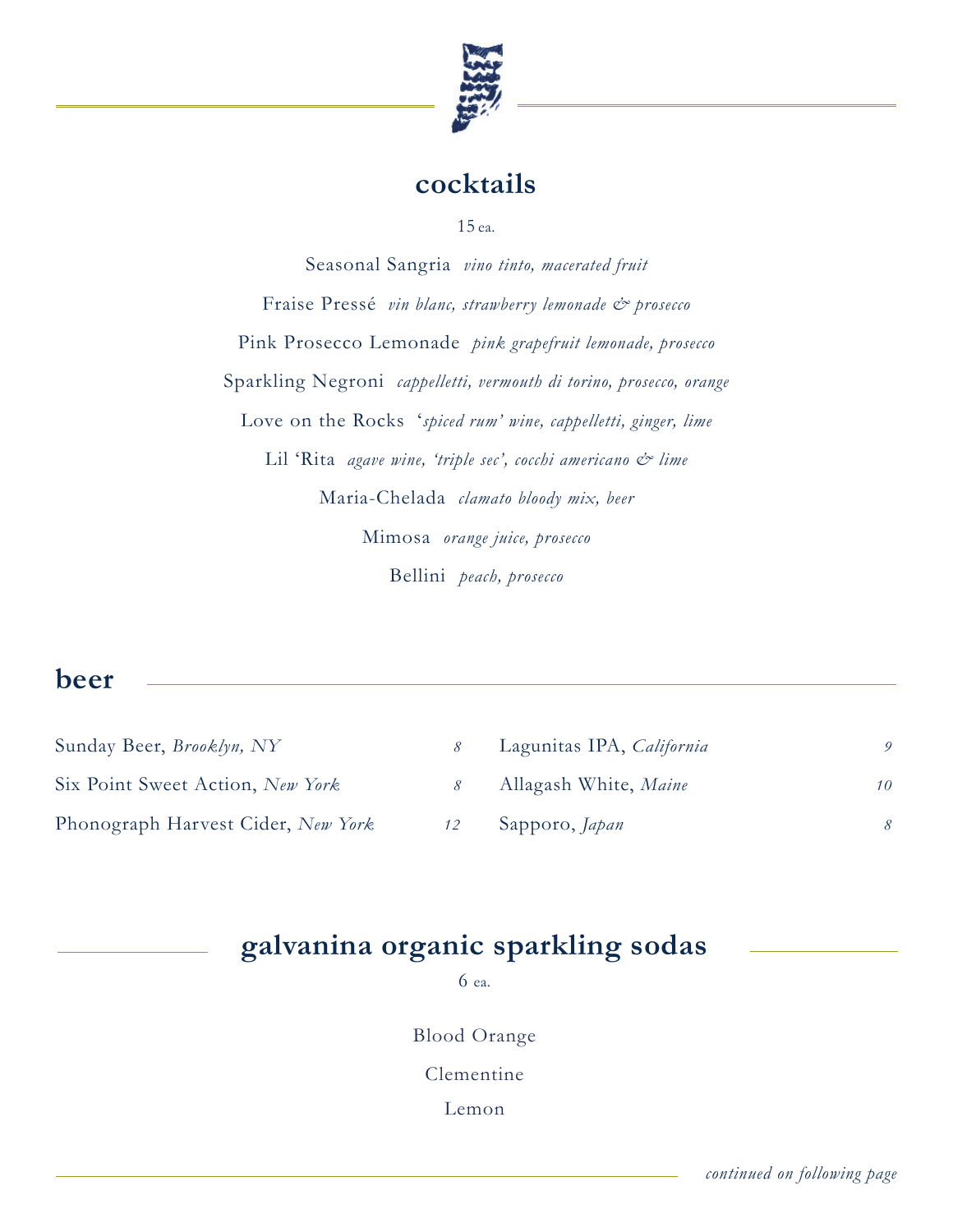# **wines** by the glass  $\phi$  bottle

## **sparkling**

| Cava Rosat Castellroig, Penedès, Spain NV                     | $16$ gl   64 btl  |
|---------------------------------------------------------------|-------------------|
| Prosecco <i>Ca'</i> Furlan 'Cuvee Beatrice', Veneto, Italy NV | $14$ gl   56 btl  |
| Pierre Moncuit Blanc de Blancs 'Hugues de Coulmet', NV        | $28$ gl   110 btl |

| rosé                                                    |                  |
|---------------------------------------------------------|------------------|
| Côtes de Provence Rosé Fouquette, Provence, France 2021 | $15$ gl   60 btl |
| Canaiuolo Rosato Montenidoli, Tuscany, Italy 2020       | $18$ gl   72 btl |

### **white**

| Verdicchio Collestefano, Marche, Italy 2020                                               | $15$ gl   60 btl |
|-------------------------------------------------------------------------------------------|------------------|
| Colli Tortonesi Bianco Oltretorrente, Piedmont, Italy 2020                                | $17$ gl   68 btl |
| Sauvignon Blanc ~ Reuilly <i>Domaine Valéry Renaudat 'Les Lignis'</i> , Loire Valley 2020 | $18$ gl   72 btl |
| Chardonnay ~ Coteaux Bourguignons Domaine Latour-Giraud, Burgundy France, 2020            | $20$ gl   80 btl |

#### **orange**

|  | Pinot Grigio Ramato Perusini, Friuli-Venezia Giulia, Italy 2020 | $16 \text{ gl } 64 \text{ btl}$ |
|--|-----------------------------------------------------------------|---------------------------------|
|--|-----------------------------------------------------------------|---------------------------------|

| red |  |  |
|-----|--|--|
|     |  |  |

| Langhe Nebbiolo Guido Porro 'Camilu', Piedmont, Italy 2019                                     | $21$ gl   84 btl |
|------------------------------------------------------------------------------------------------|------------------|
| Gamay ~ Beaujolais Villages Nicolas Chemarin $P'$ tit Grobis', Beaujolais, France 2020         | $15$ gl   60 btl |
| Pinot Noir ~ Côte de Nuits-Villages 'Terres Burgondes', Domaine Petitot, Burgundy, France 2018 | $20$ gl   80 btl |
| little owl rosso Nero D'Avola & Syrah, Di Giovanna, Sambuca, Sicily 2019                       | $15$ gl   60 btl |
| Grenache Blend Domaine Viret 'Renaissance', Southern Rhône, France 2016                        | $17$ gl   68 btl |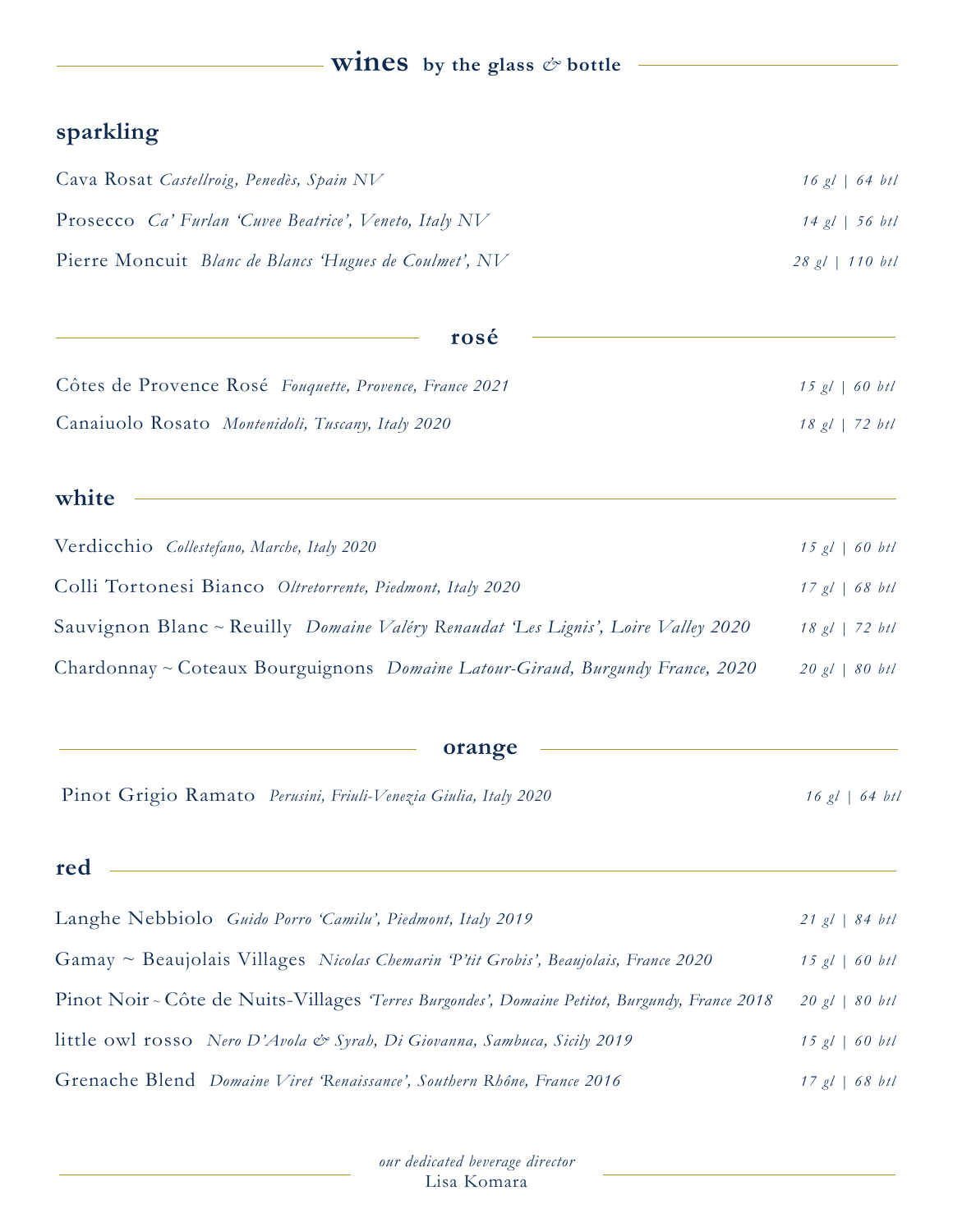# **sparkling**

**champagne**

Prosecco *14 gl | 56 btl Ca' Furlan 'Cuvee Beatrice', Veneto, Italy NV* 

Sparkling Rosé *280 Ultramarine 'Heintz Vineyard', Sonoma Coast, California 2016*

Cava Rosat *16 gl | 64 btl Castellroig, Penedès, Spain NV* 

| José Michel & Fils Blanc de Blancs 'Special Club', Côtes d'Epernay 2013<br>Cédric Bouchard Blancs de Noirs Roses de Jeanne-Val Vilaine', Côte des Bars 2019<br>R. Dumont & Fils Blanc de Noirs Vintage', Aube 2009<br>Jacques Selosse Blanc de Blancs Grand Cru 'Cuvée Initiale', Vallée de la Marne NV<br>Christophe Mignon Brut Rosé Pur Meunier', Vallée de la Marne NV | 205<br>220<br>212<br>550<br>180<br>76 |
|----------------------------------------------------------------------------------------------------------------------------------------------------------------------------------------------------------------------------------------------------------------------------------------------------------------------------------------------------------------------------|---------------------------------------|
|                                                                                                                                                                                                                                                                                                                                                                            |                                       |
|                                                                                                                                                                                                                                                                                                                                                                            |                                       |
|                                                                                                                                                                                                                                                                                                                                                                            |                                       |
|                                                                                                                                                                                                                                                                                                                                                                            |                                       |
|                                                                                                                                                                                                                                                                                                                                                                            |                                       |
| rosé                                                                                                                                                                                                                                                                                                                                                                       |                                       |
| Côtes de Provence Rosé Domaine de la Fouquette 'Cuvée Rosé d'Aurore', Provence, France 2021<br>$15$ gl $\mid$ 60 btl                                                                                                                                                                                                                                                       |                                       |
| Cassis Rosé Domaine du Bagnol, Provence, France 2020                                                                                                                                                                                                                                                                                                                       |                                       |
| Canaiuolo Rosato Montenidoli, Tuscany, Italy 2020<br>$18$ gl   72 btl                                                                                                                                                                                                                                                                                                      |                                       |
| Grenache Blend Rosé Pursued by Bear Blushing Bear', Columbia Valley, Washington 2019                                                                                                                                                                                                                                                                                       | 80                                    |
| Gigondas Rosé Domaine du Gour de Chaulé 'Amour de Rosé', Southern Rhône, France 2020                                                                                                                                                                                                                                                                                       | 78                                    |
| white                                                                                                                                                                                                                                                                                                                                                                      |                                       |
| Blanc de Morgex et de La Salle Ermes Pavese, Vallé d'Aoste, Italy 2020                                                                                                                                                                                                                                                                                                     | 85                                    |
| Sauvignon Blanc ~ Reuilly Domaine Valéry Renaudat Les Lignis', Loire Valley 2020<br>18 gl   72 btl                                                                                                                                                                                                                                                                         |                                       |
| Verdicchio Collestefano, Marche, Italy 2020<br>$15$ gl   60 btl                                                                                                                                                                                                                                                                                                            |                                       |
| Albariño Granbazan Etiqueta Verde', Rias Baixas, Spain 2020                                                                                                                                                                                                                                                                                                                | 58                                    |
| Verdejo Victoria Ordóñez La Pasajera', Rueda, Spain 2018                                                                                                                                                                                                                                                                                                                   | 56                                    |
| Grillo Di Giovanna, Vurria', Sambuca di Sicilia, Sicily, Italy, 2020                                                                                                                                                                                                                                                                                                       | 56                                    |
| Roero Arneis Giovanni Almondo Bricco delle Ciliegie', Piedmont, Italy 2020                                                                                                                                                                                                                                                                                                 | 75                                    |
| Godello Valdesil Montenovo', Galicia, Spain, 2020                                                                                                                                                                                                                                                                                                                          | 52                                    |
| Pigato Terre Bianche, Liguria, Italy 2020                                                                                                                                                                                                                                                                                                                                  | 78                                    |
| Sauvignon Blanc Lady of the Sunshine 'Stolpman Vineyards', Ballard Canyon, California 2021                                                                                                                                                                                                                                                                                 | 98                                    |
| Chenin Blanc ~ Montlouis-sur-Loire François Chidaine 'Clos de Breuil', Loire Valley, France 2019                                                                                                                                                                                                                                                                           | 95                                    |
| Turbiana Pasini San Giovanni Il Lugana', Lombardy, Italy 2019                                                                                                                                                                                                                                                                                                              | 58                                    |
| Vernaccia di San Gimignano Montenidoli Tradizionale', Tuscany, Italy 2019                                                                                                                                                                                                                                                                                                  | 68                                    |
| White Field Blend Silice Viticultores, Ribeira Sacra, Spain 2020                                                                                                                                                                                                                                                                                                           | 90                                    |
| Colli Tortonesi Bianco Oltretorrente, Piedmont, Italy 2020<br>17 gl   68 bl                                                                                                                                                                                                                                                                                                |                                       |
| Chablis 1er Cru Domaine Christophe et Fils 'Fourchaumes', Burgundy, France 2020                                                                                                                                                                                                                                                                                            | 120                                   |
| Trebbiano Suavia Massifitti', Veneto, Italy 2016                                                                                                                                                                                                                                                                                                                           | 80                                    |
| Chardonnay ~ Coteaux Bourguignons Domaine Latour-Giraud, Burgundy France, 2020<br>$20$ gl   80 btl                                                                                                                                                                                                                                                                         |                                       |
| Etna Bianco I Custodi delle Vigne dell'Etna 'Ante', Sicily, Italy 2018                                                                                                                                                                                                                                                                                                     | 105                                   |
| Chardonnay Arnot-Roberts 'Trout Gulch Vineyard', Santa Cruz Mountains, California 2020                                                                                                                                                                                                                                                                                     | 150                                   |
| Chardonnay ~ Chassagne-Montrachet Jean-Marc Pillot, Les Masures', Burgundy, France 2019                                                                                                                                                                                                                                                                                    | 215                                   |
| Timorasso Vigneti Massa Derthona', Piedmont, Italy, 2017                                                                                                                                                                                                                                                                                                                   | $98\,$                                |
| Chardonnay ~ Givry Blanc 1 er Cru Domaine Joblot Mademoiselle', Burgundy, France 2019                                                                                                                                                                                                                                                                                      | 130                                   |
| Friulano I Clivi 'San Pietro', Friuli-Venezia Giulia, Italy 2020                                                                                                                                                                                                                                                                                                           | 65                                    |
| Chardonnay ~ Montagny 1er Cru Maison de Montille Les Coères', Burgundy, France 2019                                                                                                                                                                                                                                                                                        | 140                                   |

#### **orange**

Pinot Grigio Ramato *Perusini, Friuli-Venezia Giulia, Italy 2020 16 gl | 64 btl*